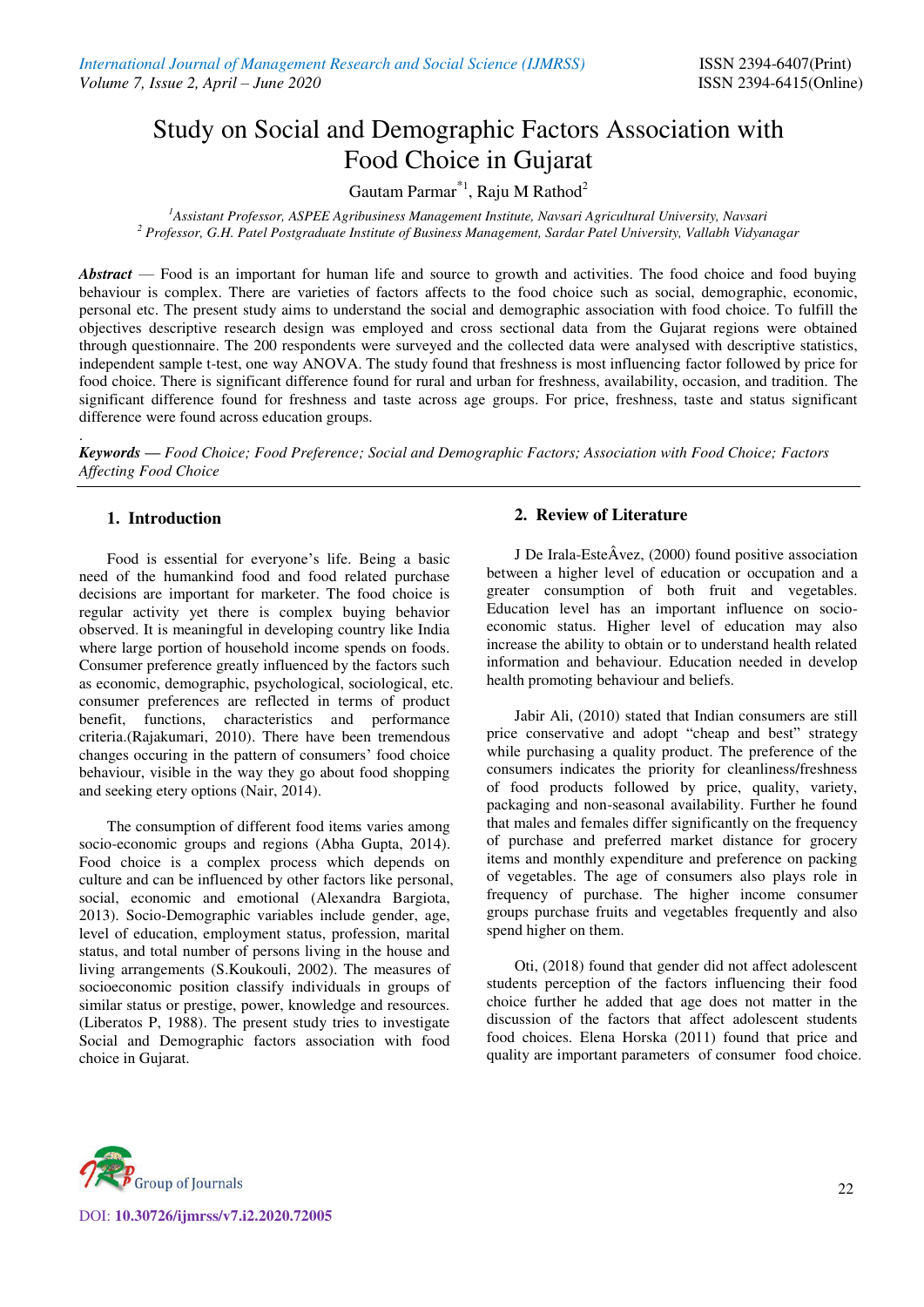The food hygiene is also important qualitative factor in food choice; he also added that country's specific habits, traditions influence consumer decision.

## **3. Research Methodology**

The present study focuses on the factors affecting food item purchase. To achieve the objectives descriptive research design was employed. The data were collected from the south Gujarat region. The 200 respondents were surveyed by adopting quota sampling technique of nonprobability sampling method. The structured questionnaire was used as research instrument for data collection. The questionnaire was containing questions related to demographic profile of respondents and research questions. The various factors influence food item purchase been identified by reviewing related literatures. These factors were exposed to respondents on five point rating scale based on importance. The collected data were coded and feed in computer software further the data were analyse with the help of computer software. The descriptive statistics, independent sample t-test and one way ANOVA was used to analyse the data.

## **4. Data Analysis**

#### *4.1 Demographic Profile of Respondents*

For present study 200 respondents were surveyed out of 200 respondents, 140 (70 percent) were male and 60 (30 percent) were female. In case of age of respondents it was found that out of 200 respondents 89 (44.5 percent) were below 25 years, 105 (52.5 percent) has age between 26 to 50 years and 6 (3 percent) respondents had age between 50-75 years. In case of education of respondents it was found that out of 200 respondents 66 (33 percent) respondents studied up to post graduate level, 41 (20.5 percent) respondents studied up to SSC/ITI level, 39 (19.5 percent) studied up to under graduate level, 27 (18.5 percent) respondents studied up to HSC/Diploma level and 3 (1.5 percent) were illiterate. In case of occupation it was found that out of 200 respondents 68 (34 percent) respondents were students followed by 61 respondents (30.5 percent) engaged with private job, 42 (31 percent) respondents engaged in business, 17 (8.5 percent) respondents engaged with agriculture and allied activities and 11 (5.5 percent) respondents engaged with government job.

# **5. Food choice**

To understand factors affecting food choice 5 point rating scale was used (1-Not important at all, 2-Not Important, 3 - Neutral, 4 – Important, 5- Very Important.



The factors considered were Price, Freshness, Availability, Advertisement, Taste, Season, Status, Neighbour Influence, Occasion, Traditions and Festivals.

|  |  | Table 1: Factors considered during Food Choice |  |  |  |
|--|--|------------------------------------------------|--|--|--|
|--|--|------------------------------------------------|--|--|--|

| <b>Paramete</b><br>rs | 1              | 2  | 3  | 4  | 5   | Mean | Std.<br><b>Deviat</b><br>ion |
|-----------------------|----------------|----|----|----|-----|------|------------------------------|
| Price                 | 8              | 13 | 14 | 57 | 108 | 4.22 | 1.090                        |
| <b>Freshness</b>      | $\overline{c}$ | 9  | 10 | 78 | 101 | 4.34 | .846                         |
| Availabilit<br>V      | 4              | 8  | 42 | 87 | 59  | 3.95 | .920                         |
| Advertise<br>ments    | 21             | 38 | 50 | 69 | 22  | 3.17 | 1.172                        |
| Taste                 | $\overline{c}$ | 13 | 28 | 61 | 96  | 4.18 | .971                         |
| Season                | 4              | 20 | 25 | 79 | 72  | 3.98 | 1.034                        |
| Status                | 17             | 35 | 58 | 63 | 27  | 3.24 | 1.148                        |
| Neighbor<br>influence | 21             | 44 | 51 | 64 | 20  | 3.09 | 1.166                        |
| Occasion              | 19             | 24 | 31 | 77 | 49  | 3.57 | 1.246                        |
| Traditions            | 19             | 24 | 39 | 73 | 45  | 3.51 | 1.232                        |
| Festivals             | 17             | 18 | 29 | 69 | 67  | 3.76 | 1.246                        |

The above table shows frequency of responses for factors affecting food choice and mean for each factors based on responses. The freshness is the most important factor influencing food choice in study area followed by price, taste, season, availability, festivals, occasions, traditions, status, advertisements and neighbour influence.

#### *5.1 Independent Sample t-test*

The research try to investigate the differences among rural and urban for food consumption factors and independent sample t-test was employed for the comparison and hypothesis design as under:

*Ho:* There is no significant difference between rural and urban for factors affecting food choice

*Ha:* There is significant difference between rural and urban for factors affecting food choice

| <b>Independent Samples Test</b> |                               |      |                                                                               |         |    |     |                         |  |
|---------------------------------|-------------------------------|------|-------------------------------------------------------------------------------|---------|----|-----|-------------------------|--|
|                                 |                               |      | Levene's Test<br>for Equality<br>t-test for Equality of Means<br>of Variances |         |    |     |                         |  |
|                                 |                               | F    | Sig.                                                                          | T       | df |     | Sig.<br>$(2-$<br>tailed |  |
| Price                           | Equal<br>variances<br>assumed | .003 | .953                                                                          | $-.326$ |    | 198 | .745                    |  |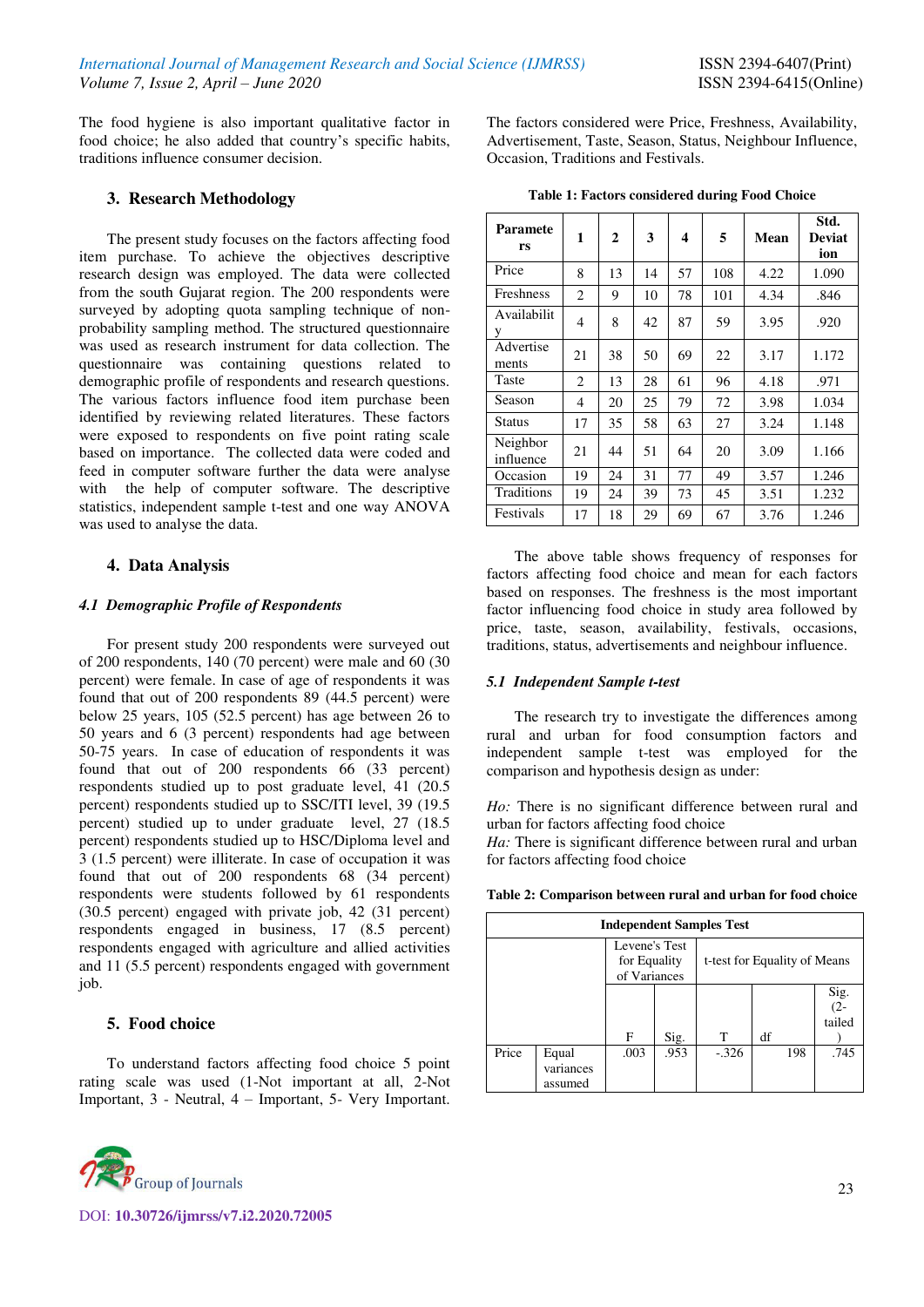#### **International Journal of Management Research and Social Science (IJMRSS)** Volume 7, Issue 2, April - June 2020

|        | Equal              |       |      | $-.327$  | 143.370 | .744    |
|--------|--------------------|-------|------|----------|---------|---------|
|        | variances          |       |      |          |         |         |
|        | not                |       |      |          |         |         |
|        | assumed            |       |      |          |         |         |
| Fresh  | Equal              | 1.333 | .250 | $-3.694$ | 198     | $.000*$ |
| ness   | variances          |       |      |          |         | $\ast$  |
|        | assumed            |       |      |          |         |         |
|        | Equal              |       |      | $-3.340$ | 107.072 | .001    |
|        | variances          |       |      |          |         |         |
|        | not                |       |      |          |         |         |
|        |                    |       |      |          |         |         |
| Avail  | assumed            |       | .003 |          |         |         |
|        | Equal              | 8.793 |      | $-2.305$ | 198     | $.022*$ |
| abilit | variances          |       |      |          |         |         |
| y      | assumed            |       |      |          |         |         |
|        | Equal              |       |      | $-2.108$ | 110.217 | .037    |
|        | variances          |       |      |          |         |         |
|        | not                |       |      |          |         |         |
|        | assumed            |       |      |          |         |         |
| Adve   | Equal              | .002  | .960 | .057     | 198     | .955    |
| rtise  | variances          |       |      |          |         |         |
| ments  | assumed            |       |      |          |         |         |
|        | Equal              |       |      | .057     | 140.785 | .955    |
|        | variances          |       |      |          |         |         |
|        | not                |       |      |          |         |         |
|        | assumed            |       |      |          |         |         |
| Taste  | Equal              | .003  | .957 | $-1.626$ | 198     | .106    |
|        | variances          |       |      |          |         |         |
|        | assumed            |       |      |          |         |         |
|        | Equal              |       |      | $-1.552$ | 124.034 | .123    |
|        | variances          |       |      |          |         |         |
|        |                    |       |      |          |         |         |
|        | not                |       |      |          |         |         |
|        | assumed            |       |      |          |         |         |
| Seaso  | Equal<br>variances | .003  | .956 | $-1.039$ | 198     | .300    |
| n      |                    |       |      |          |         |         |
|        | assumed            |       |      |          |         |         |
|        | Equal              |       |      | $-1.014$ | 131.764 | .312    |
|        | variances          |       |      |          |         |         |
|        | not                |       |      |          |         |         |
|        | assumed            |       |      |          |         |         |
| Statu  | Equal              | 2.007 | .158 | .541     | 198     | .589    |
| S      | variances          |       |      |          |         |         |
|        | assumed            |       |      |          |         |         |
|        | Equal              |       |      | .524     | 128.772 | .601    |
|        | variances          |       |      |          |         |         |
|        | not                |       |      |          |         |         |
|        | assumed            |       |      |          |         |         |
| Neig   | Equal              | 2.755 | .099 | $-1.441$ | 198     | .151    |
| hbour  | variances          |       |      |          |         |         |
| influe | assumed            |       |      |          |         |         |
| nce    | Equal              |       |      | $-1.488$ | 154.946 | .139    |
|        | variances          |       |      |          |         |         |
|        | not                |       |      |          |         |         |
|        | assumed            |       |      |          |         |         |
| Occa   | Equal              | 1.129 | .289 | $-2.352$ | 198     | $.020*$ |
| sion   | variances          |       |      |          |         |         |
|        | assumed            |       |      |          |         |         |
|        |                    |       |      |          |         |         |
|        | Equal              |       |      | $-2.324$ | 136.633 | .022    |
|        | variances          |       |      |          |         |         |
|        | not                |       |      |          |         |         |
|        | assumed            |       |      |          |         |         |
| Tradi  | Equal              | 1.550 | .215 | $-2.230$ | 198     | $.027*$ |
| tions  | variances          |       |      |          |         |         |
|        |                    |       |      |          |         |         |

|               | Equal<br>variances<br>not<br>assumed |      |      | $-2.171$ | 130.971 | .032 |
|---------------|--------------------------------------|------|------|----------|---------|------|
| Festi<br>vals | Equal<br>variances<br>assumed        | .947 | .332 | $-1.776$ | 198     | .077 |
|               | Equal<br>variances<br>not<br>assumed |      |      | $-1.748$ | 135.115 | .083 |

\*Significant at 5 percent level \*\*Significant at 1 percent level

As above table depicts the null hypothesis rejected for the factors freshness at 1 percent significance level and for availability, occasion and tradition at 5 percent significance level. So, it can be infer that there is significant difference found for rural and urban for freshness (p=0.000), availability (p=  $0.022$ ), occasion (p=  $0.20$ ), tradition  $(0.027)$ . There were no significant differences found for price, advertisements, taste, season, social status, neighbour influence and festivals between rural and urban.

#### 5.2 One Way ANOVA

An attempt was made to identify, Was there any differences across age groups, education groups and occupation groups for food items choice? The hypothesis designed as follow:

 $H1_0$ : There is no significant difference for factors affecting food item choice across age groups

H1a: There is significant difference for factors affecting food item choice across age groups

 $H2<sub>0</sub>$ : There is no significant difference for factors affecting food choice and education groups

H2a: There is significant difference for factors affecting food choice and education groups

 $H3<sub>0</sub>$ : There is no significant difference for factors affecting food item choice and occupation groups

H3a; There is significant difference for factors affecting food item choice and occupation groups

The results of one way ANOVA for the age groups, education groups and occupation groups shown in below table.

| <b>Table-3: One way ANOVA</b> |  |  |  |  |
|-------------------------------|--|--|--|--|
|-------------------------------|--|--|--|--|

| <b>Paramet</b><br>ers | Age   |          |       | <b>Education</b> | <b>Occupation</b> |        |
|-----------------------|-------|----------|-------|------------------|-------------------|--------|
|                       | F     | Sig.     | F     | Sig.             | F                 | Sig.   |
| Price                 | 2.357 | .097     | 3.416 | $.006***$        | 1.555             | .175   |
| Freshness             | 3.473 | $.033**$ | 3.617 | $.004***$        | 1.518             | .186   |
| Availabili            | 2.145 | .120     | .573  | .720             | 2.082             | .069   |
| tv                    |       |          |       |                  |                   | $\ast$ |